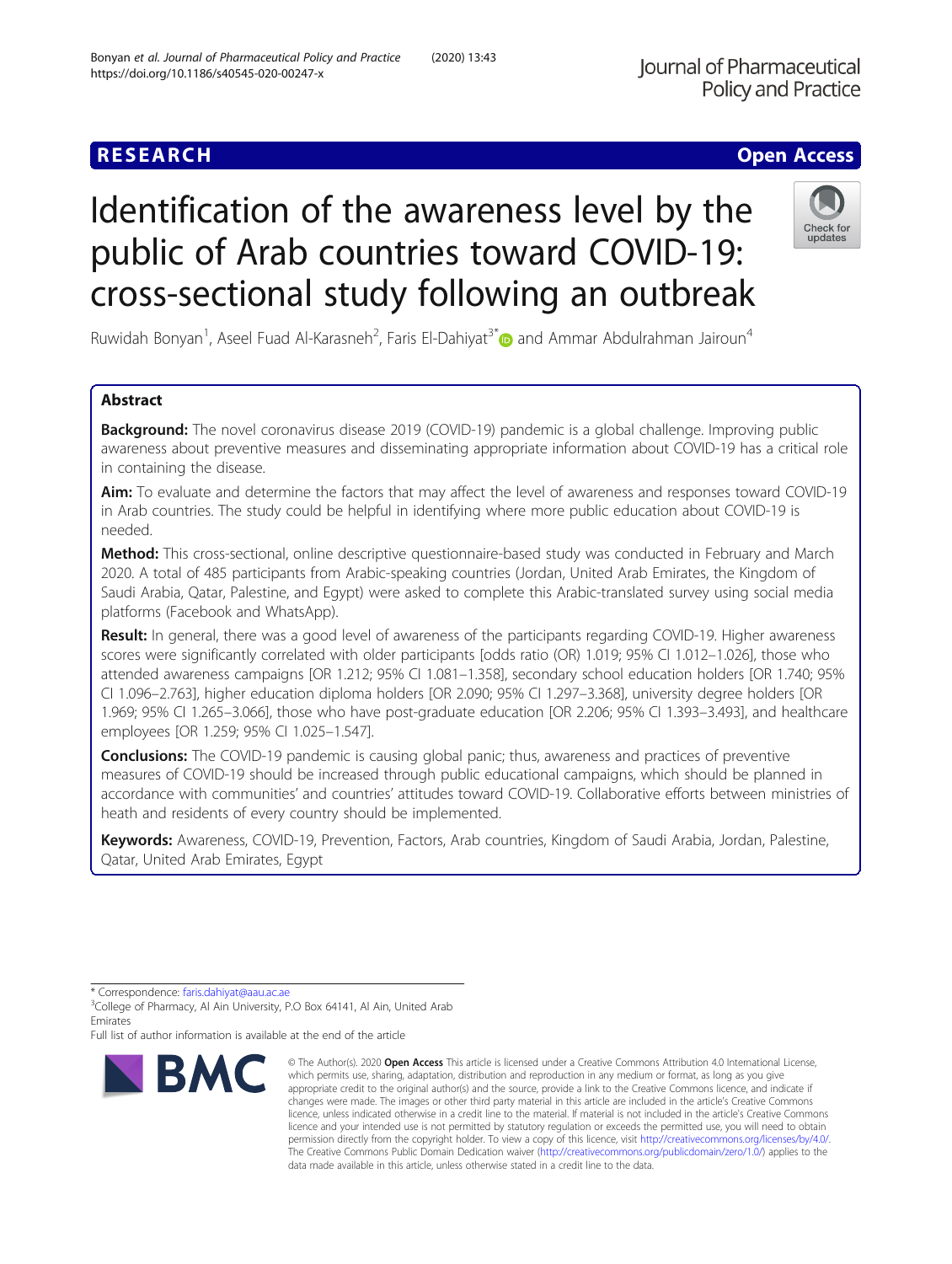#### Introduction

For many decades, the emergence of new virus strains has been one of the challenging global concerns. For example, the world has recently faced the emergence of pandemic H1N1 in 2009, severe acute respiratory syndrome (SARS) in 2003, and Ebola virus disease in 2014–2016 [[1](#page-8-0)].

In 2019, a novel strain of coronavirus, severe acute respiratory syndrome coronavirus 2 (SARS-CoV-2), which is responsible for mild to severe respiratory infections, emerged for the first time in a Chinese city called Wuhan [[2](#page-8-0)]. This novel strain in the coronavirus family, which also includes the viruses that are responsible for both SARS and Middle East respiratory syndrome (MERS), causes coronavirus disease 2019 (COVID-19). These diseases share the symptoms of respiratory infection, such as cough and fever [[3](#page-8-0)]. However, the number of cases of COVID-19 is higher than that of SARS or MERS; correspondingly, the number of deaths caused by COVID-19 is also higher [\[3](#page-8-0)–[6\]](#page-9-0). As the outbreak of COVID-19 expanded beyond China, the World Health Organization (WHO) characterized it on March 11, 2020 as a pandemic disease [\[7\]](#page-9-0).

Restrictive preventive measures and policies are needed to control the COVID-19 outbreak. Increasing people's awareness is one potential measure to limit the spread of infectious disease that will have an impact on the economic, social, and mortality burdens of any infectious disease [[8\]](#page-9-0). Once an infectious disease appears and expands in a country, the country's center for disease control and prevention will attempt to control the expansion of the disease [\[9](#page-9-0)]. One of the methods used is quickly providing people with the necessary preventive knowledge to avoid the infection [[10\]](#page-9-0). As soon as people are aware of the disease and preventive measures, they are able to change their behaviors and take careful measures to reduce their susceptibilities. Such measures can include frequent hand washing, avoiding direct contact with infected patients, vaccination (if available), and wearing masks. It has been shown that the administration of measles, rubella, and mumps vaccines are correlated with local measles outbreaks [[11](#page-9-0)].

Changing people's behaviors and responses during disease outbreaks can reduce the size of the outbreak rather than eliminate the presence of the disease itself. However, it is not fully understood to what extent individual behavioral responses can help to contain the disease [[12\]](#page-9-0). Spreading awareness and health messages for contagious disease prevention could be achieved using various mechanisms, including through the media, public talks, and lectures. For example, spreading preventive knowledge through television was effective to control H1N1 influenza in the Mississippi Gulf Coast [[13](#page-9-0)]. In addition, awareness campaigns, websites, and television were used for public education about SARS in Singapore [\[14](#page-9-0)].

Global travel is an important factor that influences both the risk of infectious disease spread or emergence, especially in the presence of worldwide reachable and fast transportation networks [\[15](#page-9-0), [16\]](#page-9-0). Additionally, global economic growth and tourism are critical factors in increasing the volume of human mobility which can be obviously noticed in the high-income countries [[15](#page-9-0)].

This study evaluates public awareness of COVID-19 in some Arab Gulf countries (KSA, UAE, and Qatar) where the volume of travel and mobility is very high due to its excellent economy and the availability of huge number of work vacancies. In return, other Arab countries were included in this study (Jordan, Palestine, and Egypt) that many of its citizens go to the Gulf countries in search of work. Hence, this study deals with different Arab countries in the same region which have high volume of human mobility between them. Furthermore, this study will highlight the impact of the non-citizens on the awareness level of the countries in this study.

The aim of the current study is to evaluate the level of awareness toward COVID-19 in Arab countries, as well as determine factors that affect the level of COVID-19 awareness among participants. Moreover, it will provide correlations between specific demographic characteristics and awareness of COVID-19, with the aim of helping to contain the COVID-19 pandemic. It will also compare the level of awareness among Arab countries.

#### Methods and materials

#### Study settings and design

This study consisted of an online descriptive crosssectional questionnaire, with responses collected in February and March 2020. During this period, 485 participants from Arabic-speaking countries, including Egypt, Jordan, United Arab Emirates (UAE), the Kingdom of Saudi Arabia (KSA), Qatar, and Palestine, were invited via the social media platforms Facebook and WhatsApp to complete a validated web-based questionnaire.

#### Study population (inclusion and exclusion criteria)

The population evaluated consisted of all contacted individuals aged 18 years old and above who were willing to participate in the study. Only those who spoke Arabic and were from Arabic-speaking countries, including Egypt, Jordan, UAE, KSA, Qatar, and Palestine, were included in the study. Contacted individuals who were less than 18 years old, did not speak Arabic, and/or did not wish to participate were excluded from the study.

#### Sample size and sampling technique

The main question on which the sample size calculation was based was "What is the level of awareness about COVID-19 signs, symptoms, and preventive measures among the public?" In reviewing the literature, we did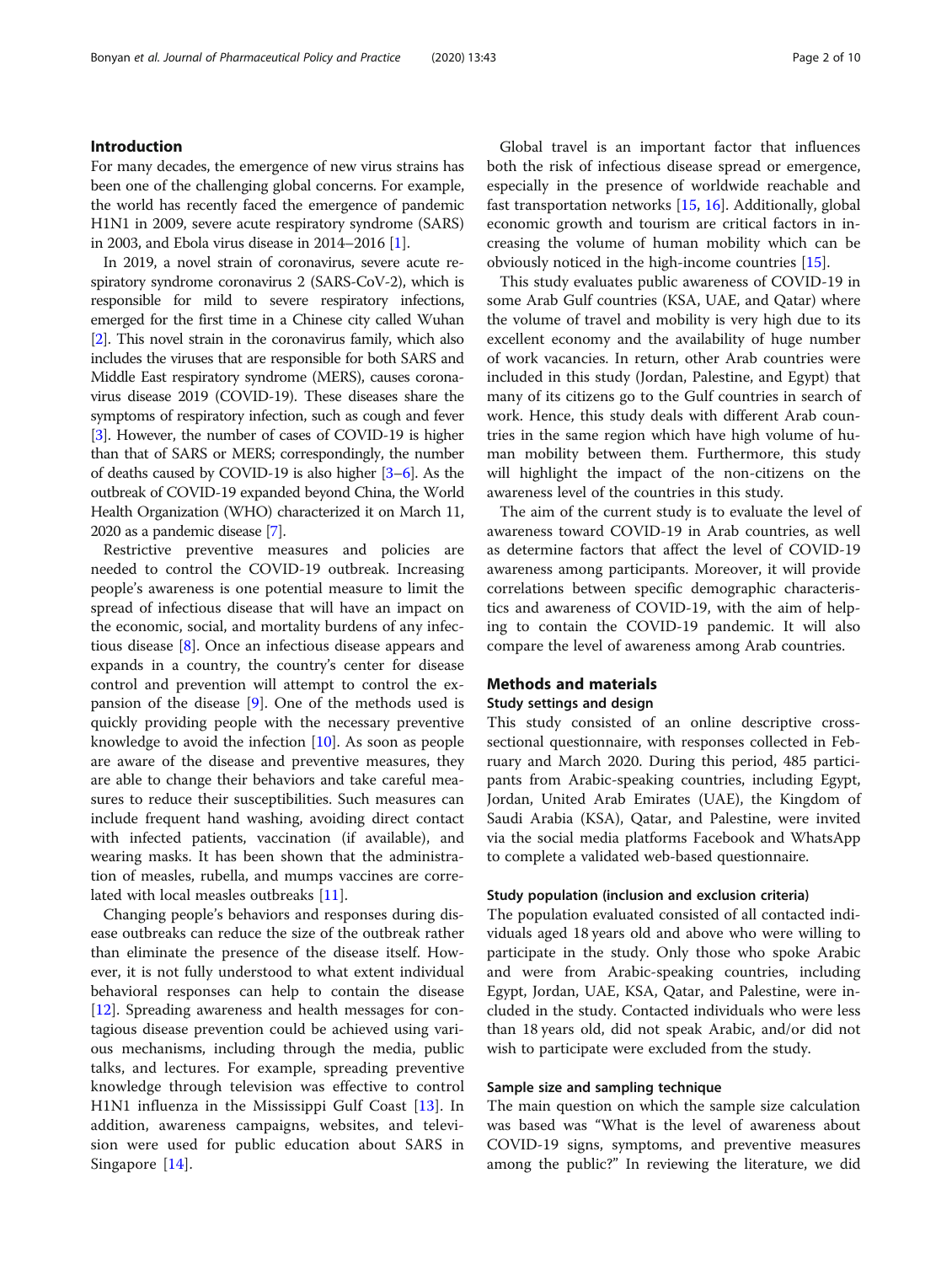not find any data or results indicating what percentages of the population were aware of these topics. Thus, we estimated the proportion of the public who are aware of COVID-19 signs, symptoms, and preventive measures to be approximately 50%. The alpha level was set to 5% so that there was a 95% confidence level. The precision of the 95% confidence interval (CI) was fixed at 5% so that the width of the 95% CI was a maximum of 10%. According to the above assumptions, we needed a minimum sample of 385 participants. To recruit participants, a purposive sampling technique without a predetermined sampling frame, in which the authors invited all of their social networking contacts as the data source to complete the questionnaire and share it with their own contacts, was used.

#### Research instrument development

The research team developed the survey using the frequently asked questions displayed on the WHO website and what did they thought it is important to clarify about COVID-19. The items were translated from English into Arabic. A translated version then underwent review and assessment by subject experts to ensure the validity of design, appropriateness of content, comprehension, and reliability of the questionnaire. The content validity ratio (CVR) was then computed for all questionnaire items. Items with a CVR score of 0.78 or more were considered acceptable, while four items that had a CVR of less than 0.78 were deleted [\[17\]](#page-9-0). Next, the content validity index (CVI) was calculated to be 0.82, which indicated acceptable content validity of the entire questionnaire.

The validated version of the questionnaire was then piloted with 20 subjects to ensure relevance and clarity. Responses from the pilot stage were not included in the final study results. Construct validity was then assessed by performing exploratory factor analysis. Principal component analysis, followed by Varimax rotation with Kaiser-Meyer-Olkin (KMO) and Bartlett's test of sphericity was conducted to determine the number of factors. Eigenvalues of 1 and items loaded of at least 0.40, with no cross-loading of items above 0.40 were satisfy the criteria of construct validity [[18](#page-9-0)]. Finally, the reliability of the questionnaire was assessed by computing Cronbach's α, for which a value of 0.78 was obtained, indicating acceptable internal consistency.

#### Research instrument sections

The study instrument assessed awareness of the participants by asking questions about the sources of transmission, treatment, and vaccination of COVID-19. The questionnaire was divided into two parts. The first part included demographic data of the participants (age, gender, region of residence, education, employment, and health status), participants' sources of information on COVID-19, and their health status on a scale of 0 to 10. The second part included COVID-19 awareness scale which assessed the participants' awareness on preventive measures, treatment, vaccination, and source of transmission of COVID-19. The COVID-19 awareness scale utilized a five-point Likert scale (strongly agree, agree, neutral, disagree, and strongly disagree) for each of the 18 items.

#### Ethical issues

The study was approved by Al Ain University Research Ethics Committee. Participation in the study was voluntary and the purpose of the study was explained in the cover page of the survey. If a participant continued to the next page, this was considered to be their consent to participate in the study. Participants' identities were not recorded and confidentiality was assured.

#### Statistical analysis

Data analysis was performed using SPSS version 24. Frequencies and percentages were used to display the qualitative variables, while mean  $\pm$  standard deviation (SD) was used to summarize the quantitative variables. Then, the sum of awareness scores was calculated, ranging from a minimum sum of 18 to a maximum sum of 90 for each participant. Each participant's score was calculated as the percentage and higher scores reflect better awareness. Kruskal–Wallis and Mann–Whitney U tests were used to determine the differences in awareness scores. Univariate and multiple logistic regression analyses were used to investigate the factors that are associated with awareness toward COVID-19. A  $p$  value  $< 0.05$ indicated statistical significance.

#### Results

#### Demographic and baseline characteristics

The demographic and baseline information of the participants is displayed in Table [1.](#page-3-0) A total of 485 subjects participated in this study. The respondents were predominantly female ( $n = 392$  or 80.8%). The average health status of the participants was  $8.6 \pm 1.8$  (out of 10). The average age of the participants was  $32.4 \pm 10.4$ years. Among the participants, 67 participants (13.2%) were aged 18–22, 67 participants (13.8%) were aged 23– 26, 120 participants (24.7%) were aged 27–30, 105 participants (21.6%) were aged 31–36, 39 participants (8%) were aged 37–40, and 90 participants (18.6%) were aged ≥ 41. The countries of residence reported were as follows: 164 (33.8%) from Jordan, 21 (4.3%) from Palestine, 56 (11.5%) from Qatar, 128 (26.4%) from UAE, 87 (17.9%) from KSA, 9 (1.9%) from Egypt, and 20 (4.1%) from other countries. Of the 485 total participants, 233 (48%) reported the country they lived in. The education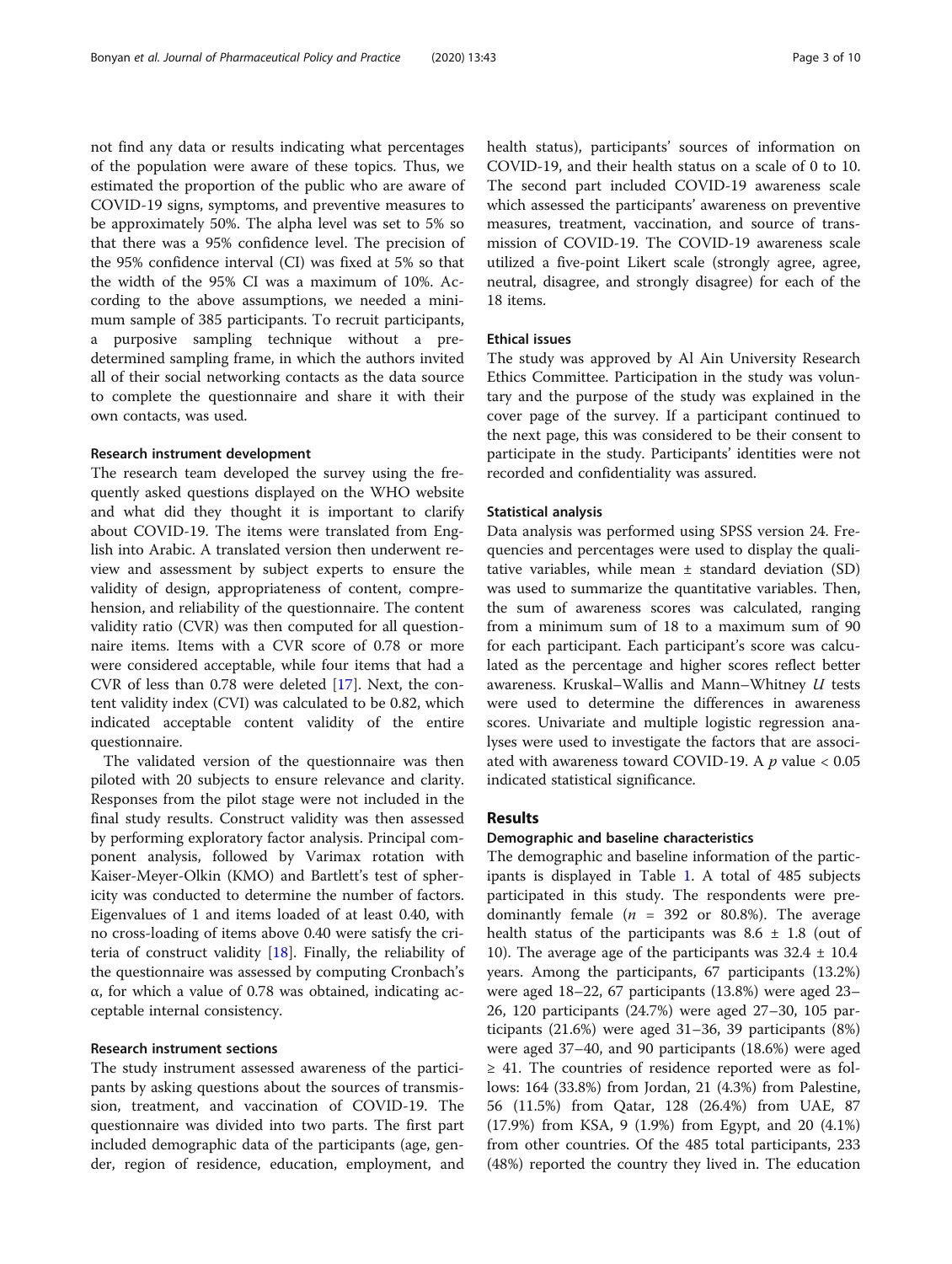<span id="page-3-0"></span>Table 1 Demographic characteristics of study participants

| Demographic                                                      | Groups                        | Frequency | Percentage |
|------------------------------------------------------------------|-------------------------------|-----------|------------|
| Gender                                                           | Male                          | 93        | 19.2%      |
|                                                                  | Female                        | 392       | 80.8%      |
| Age                                                              | $18 - 22$                     | 64        | 13.2%      |
|                                                                  | $23 - 26$                     | 67        | 13.8%      |
|                                                                  | $27 - 30$                     | 120       | 24.7%      |
|                                                                  | $31 - 36$                     | 105       | 21.6%      |
|                                                                  | $37 - 40$                     | 39        | 8.0%       |
|                                                                  | $\geq 41$                     | 90        | 18.6%      |
| Country of residence                                             | Jordan                        | 164       | 33.8%      |
|                                                                  | Palestine                     | 21        | 4.3%       |
|                                                                  | Qatar                         | 56        | 11.5%      |
|                                                                  | UAE                           | 128       | 26.4%      |
|                                                                  | <b>KSA</b>                    | 87        | 17.9%      |
|                                                                  | Egypt                         | 9         | 1.9%       |
|                                                                  | Other                         | 20        | 4.1%       |
| Having the same nationality as the country you live in           | Yes                           | 233       | 48.0%      |
|                                                                  | <b>No</b>                     | 252       | 52.0%      |
| <b>Education</b>                                                 | Primary school/elementary     | 5         | 1%         |
|                                                                  | Secondary education           | 54        | 11.1%      |
|                                                                  | Diploma                       | 39        | 8.0%       |
|                                                                  | University degree             | 293       | 60.4%      |
|                                                                  | Post-graduate degree          | 94        | 19.4%      |
| Employment                                                       | Student                       | 84        | 17.3%      |
|                                                                  | Unemployed                    | 132       | 27.2%      |
|                                                                  | Employee in health sector     | 111       | 22.9%      |
|                                                                  | Employee in non-health sector | 158       | 32.6%      |
| Health profession ( $n = 111$ )                                  | Physician                     | 10        | 9.0%       |
|                                                                  | Nurse                         | 40        | 36.0%      |
|                                                                  | Pharmacist                    | 48        | 43.2%      |
|                                                                  | Other                         | 13        | 11.7%      |
| Source of information                                            | Social media                  | 370       | 76.3%      |
|                                                                  | TV                            | 174       | 35.9%      |
|                                                                  | Awareness campaigns           | 190       | 39.2%      |
|                                                                  | Family/friends                | 128       | 26.4%      |
| Are you interested in receiving more information about COVID-19? | Yes                           | 247       | 50.9%      |
|                                                                  | No                            | 238       | 49.1%      |

of the participants also varied. One percent  $(n = 5)$  were primary or elementary education holders,  $11.1\%$  ( $n = 54$ ) were high secondary education holders,  $8\%$  ( $n = 39$ ) were diploma holders,  $60.4\%$  ( $n = 293$ ) were university degree holders, and 19.4% ( $n = 94$ ) had attained postgraduate education. Among the total participants, 17.3%  $(n = 84)$  were students, 27.2%  $(n = 132)$  were unemployed, 22.9% ( $n = 111$ ) were employees in the health sector, and 32.6% ( $n = 158$ ) were employees in nonhealth sectors. Of the 111 participants who were employed in the health sector, 10 (9.0%) were physicians, 40 (36.0%) were nurses, 48 (43.2%) were pharmacists, and 13 (11.7%) were from other branches of the health sector. The respondents sought information about the novel coronavirus from different sources. Of the total, 370 (76.3%) obtained information about COVID-19 from social media, 174 (35.9%) from television, 190 (39.2%) from awareness campaigns, and 128 (26.4%) from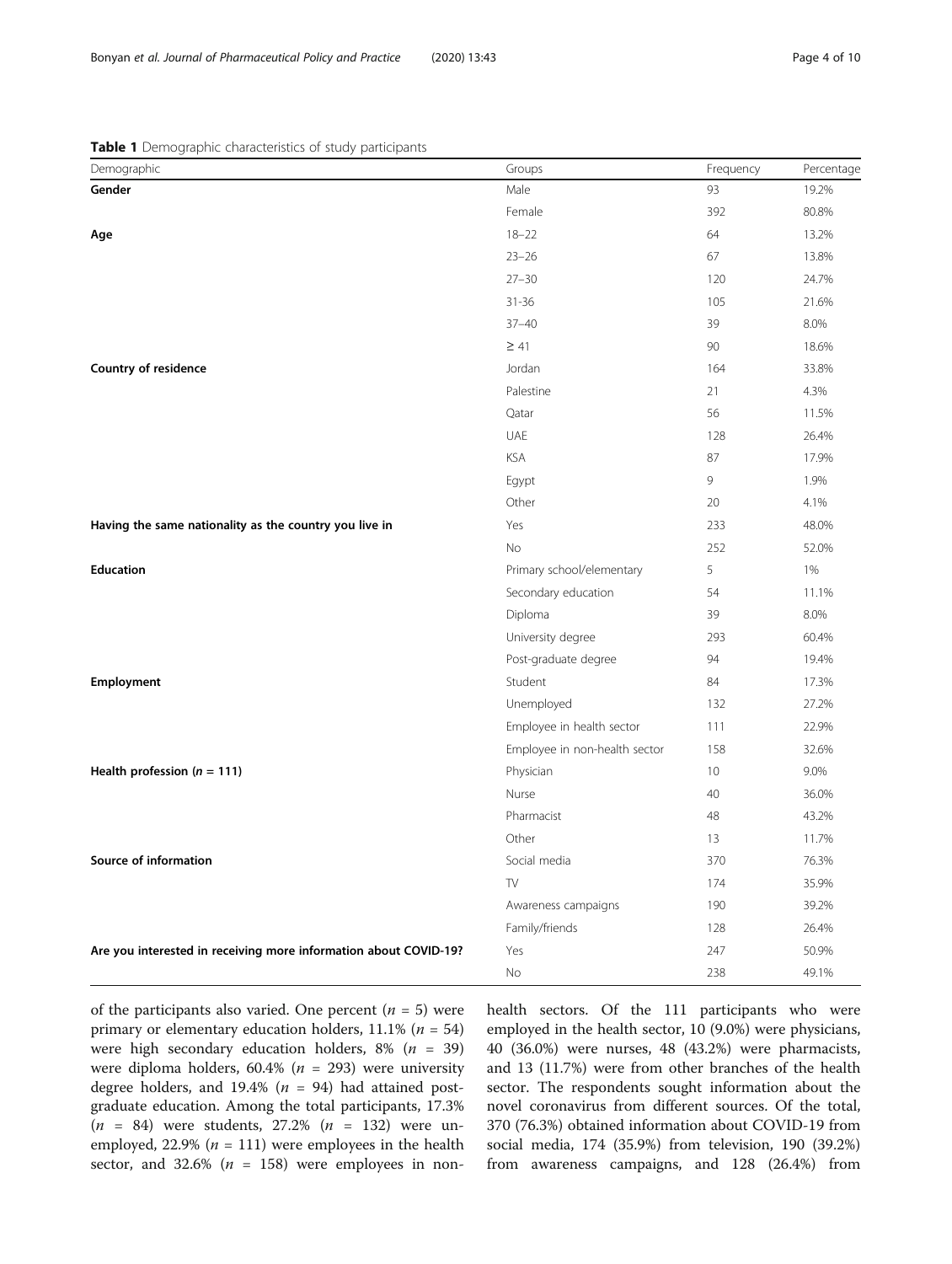family/friends. Among the total participants, 50.9% ( $n =$ 247) were interested in receiving more information about COVID-19.

#### COVID-19 awareness scale (construct validity)

Principle component analysis (PCA) extracted 3 factors with eigenvalues greater than 1 which explained 59.117% of the total variance. The Kaiser-Meyer-Olkin (KMO) value is 0.788 and Bartlett's test of sphericity reached statistical significance ( $p < 0.001$ ) which supported the factorability of the correlation matrix. Factor loadings between the 18 items of COVID-19 awareness scale and the 3 factors are displayed in Table 2. Factor 1 evaluating the awareness toward transmission and prevention measure of COVID-19 and comprised 11 items. Factor 2 assesses awareness toward vaccination and treatment of COVID-19 and comprised 4 items. Factor 3 assesses the cause and origin of COVID-19 and comprised 4 items.

#### Assessment of awareness toward COVID-19

The average awareness score was 78.5% with a 95% confidence interval (CI) of 77.2–79.8. In general, the overall level of awareness of COVID-19 causes and prevention was good. Table [3](#page-5-0) presents the distribution of awareness score according to demographic and baseline factors. Statistically significant associations were observed between COVID-19 awareness score and age groups (< 0.001), education (0.003), and employment (< 0.001). Older participants, those who attained a higher educational level and employees in the healthcare sector (< 0.001), were more likely to score higher in COVID-19 awareness score which tested awareness of COVID-19 causes and prevention (Table [3\)](#page-5-0).

The results of each question related to awareness toward COVID-19 causes and prevention are shown in Table [4.](#page-6-0)

#### Factors influencing awareness toward COVID-19 causes and prevention

Table [5](#page-7-0) shows the results of univariate and multivariate logistic regression analyses for the factors associated with awareness of COVID-19.

From the multivariate analysis, better awareness scores regarding COVID-19 were significantly associated with older participants [odds ratio (OR) 1.019; 95% CI 1.012– 1.026], those who attended awareness campaigns [OR 1.212; 95% CI 1.081–1.358], secondary school education holders [OR 1.740; 95% CI 1.096–2.763], higher education diploma holders [OR 2.090; 95% CI 1.297–3.368], university degree holders [OR 1.969; 95% CI 1.265–

**Table 2** Exploratory factor analysis of the 18-item awareness scale toward COVID-19

| Items                                                                                                                                             |       |                 | Factors  |  |  |  |
|---------------------------------------------------------------------------------------------------------------------------------------------------|-------|-----------------|----------|--|--|--|
|                                                                                                                                                   |       | $\mathcal{P}$   | 3        |  |  |  |
| Isolation and quarantine of infected people are effective for preventing the spread of COVID-19.                                                  | 0.662 | 0.154           | 0.199    |  |  |  |
| Reporting symptoms of COVID-19 to local health authorities is important to prevent further disease transmission.                                  | 0.631 | 0.099           | 0.218    |  |  |  |
| Frequent hand washing before preparing and/or eating foods is essential to prevent further COVID-19 transmission.                                 | 0.620 | $-0.107$        | $-0.307$ |  |  |  |
| Hand washing after contact with possible contaminated materials or surfaces is important to prevent further<br>COVID-19 transmission.             | 0.619 | $-0.116$        | $-0.292$ |  |  |  |
| Consultation of a healthcare provider when you have a cough or fever or difficulty in breathing is critical for<br>preventing COVID-19 spreading. |       | $0.595 - 0.100$ | $-0.168$ |  |  |  |
| Travel bans to/from the areas of the disease should be implemented by the government to prevent COVID-19 spreading.                               | 0.572 | 0.111           | 0.262    |  |  |  |
| Traveling to China is considered as a risk of novel coronavirus infection.                                                                        | 0.547 | 0.057           | 0.321    |  |  |  |
| Avoiding contact with sick people can prevent spread of disease.                                                                                  | 0.543 | 0.193           | 0.159    |  |  |  |
| Isolation of COVID-19 patients is important to achieve effective adoption of infection control measures.                                          | 0.482 | 0.218           | 0.168    |  |  |  |
| Avoiding close contact with person who has an active respiratory symptom is essential to prevent further<br>transmission of the disease.          | 0.440 | 0.121           | 0.219    |  |  |  |
| Hand washing with soap and water for at least 20 s can prevent COVID-19 transmission.                                                             | 0.432 | $-0.007$        | 0.068    |  |  |  |
| Antibiotics are effective in COVID-19 treatment.                                                                                                  | 0.063 | 0.811           | $-0.128$ |  |  |  |
| COVID-19 can be treated with the available antiviral medications.                                                                                 | 0.016 | 0.728           | $-0.035$ |  |  |  |
| Vaccination of COVID-19 is available as a protective measure.                                                                                     | 0.095 | 0.697           | $-0.112$ |  |  |  |
| There is no treatment for COVID-19 until now.                                                                                                     | 0.108 | 0.466           | 0.203    |  |  |  |
| COVID-19 spread could be prevented by avoiding live animal contact.                                                                               | 0.257 | $-0.026$        | 0.674    |  |  |  |
| The main source of novel coronavirus is animal.                                                                                                   | 0.066 | 0.063           | 0.577    |  |  |  |
| Chinese goods are considered as a source of exposure to novel coronavirus.                                                                        | 0.021 | $-0.262$        | 0.401    |  |  |  |

Extraction method, principal component analysis; rotation method, Varimax with Kaiser normalization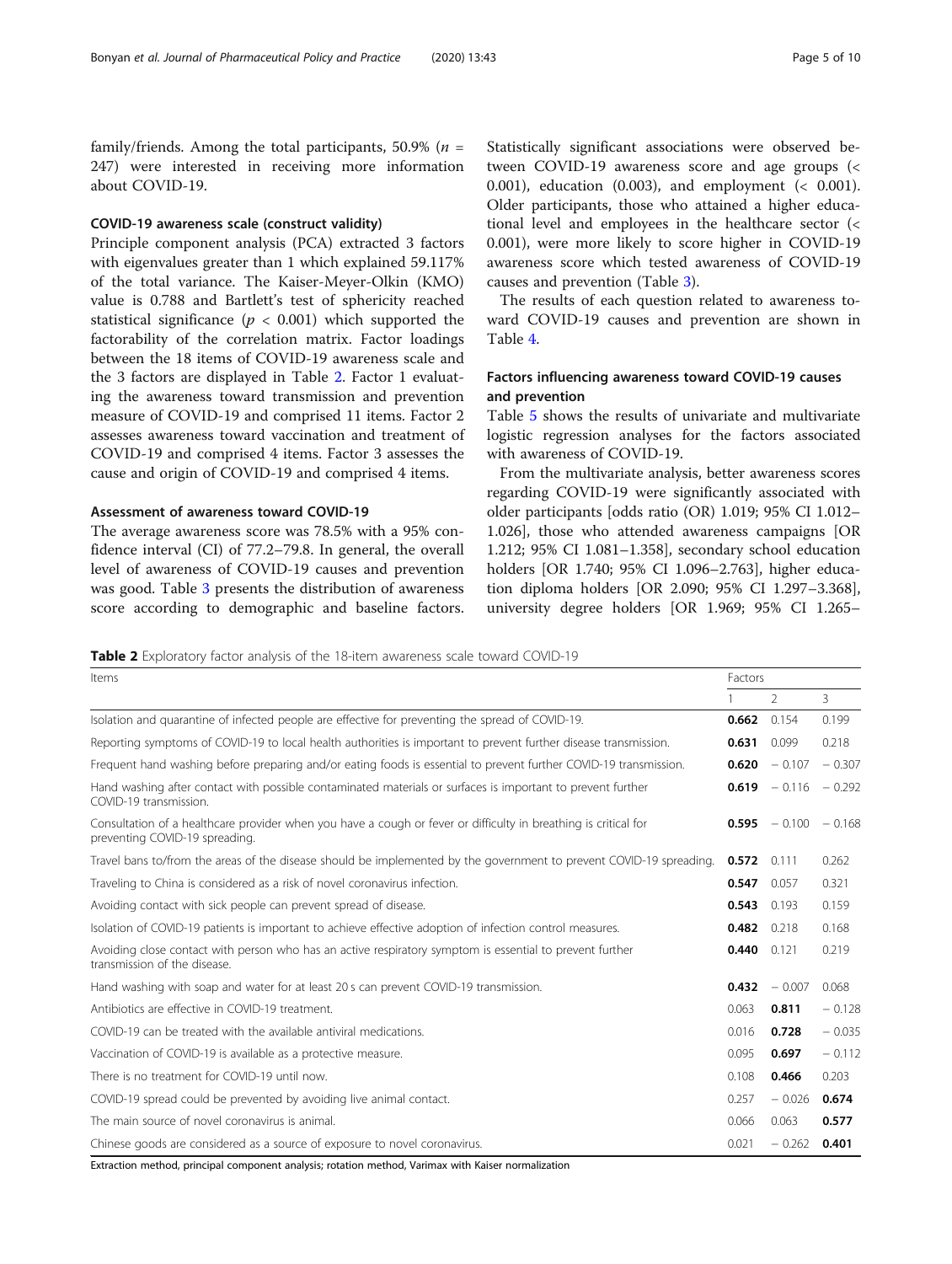#### <span id="page-5-0"></span>Table 3 COVID-19 awareness score according to demographic variables

| Awareness items                                                                                                                                   |     | Strongly agree |     | Agree |      | Neutral |                | Disagree | Strongly disagree |          |
|---------------------------------------------------------------------------------------------------------------------------------------------------|-----|----------------|-----|-------|------|---------|----------------|----------|-------------------|----------|
|                                                                                                                                                   | F.  | $\%$           | F   | %     | F    | %       | F              | $\%$     | F                 | $\%$     |
| Isolation and quarantine of infected people are effective for preventing the<br>spread of COVID-19.                                               | 374 | 77.1           | 94  | 19.4  | 14   | 2.9     | 3              | 0.6      | $\Omega$          | $\Omega$ |
| Reporting symptoms of COVID-19 to local health authorities is important<br>to prevent further disease transmission.                               | 394 | 81.2           | 71  | 14.6  | 17   | 3.5     | 3              | 0.6      | $\overline{0}$    | $\Omega$ |
| Frequent hand washing before preparing and/or eating foods is essential<br>to prevent further COVID-19 transmission.                              | 354 | 73.0           | 86  | 17.7  | 30   | 6.2     | 10             | 2.1      | 5                 | 1.0      |
| Hand washing after contact with possible contaminated materials or surfaces 332<br>is important to prevent further COVID-19 transmission.         |     | 68.5           | 101 | 20.8  | 40   | 8.2     | 10             | 2.1      | 2                 | 0.4      |
| Consultation of a healthcare provider when you have a cough or fever<br>or difficulty in breathing is critical for preventing COVID-19 spreading. | 251 | 51.8           | 125 | 25.8  | 68   | 14.0    | 26             | 5.4      | 15                | 3.1      |
| Travel bans to/from the areas of the disease should be implemented by<br>the government to prevent COVID-19 spreading.                            | 387 | 79.8           | 76  | 15.7  | - 18 | 3.7     | $\overline{4}$ | 0.8      | $\Omega$          | $\Omega$ |
| Traveling to China is considered as a risk of novel coronavirus infection.                                                                        | 339 | 69.9           | 122 | 25.2  | 22   | 4.5     | 2              | 0.4      | $\Omega$          | $\Omega$ |
| Avoiding contact with sick people can prevent spread of disease.                                                                                  | 284 | 58.6           | 159 | 32.8  | 29   | 6.0     | 11             | 2.3      | $\overline{2}$    | 0.4      |
| Isolation of COVID-19 patients is important to achieve effective adoption<br>of infection control measures.                                       |     | 91.1           | 35  | 7.2   | 8    | 1.6     | $\Omega$       | $\Omega$ | $\Omega$          | $\Omega$ |
| Avoiding close contact with person who has an active respiratory<br>symptom is essential to prevent further transmission of the disease.          | 252 | 52.0           | 143 | 29.5  | 56   | 11.5    | 21             | 4.3      | 13                | 2.7      |
| Hand washing with soap and water for at least 20 s can prevent<br>COVID-19 transmission.                                                          |     | 40.0           | 228 | 47.0  | - 46 | 9.5     | 15             | 3.1      | $\mathfrak{D}$    | 0.4      |
| Antibiotics are effective in COVID-19 treatment.                                                                                                  | 11  | 2.3            | 70  | 14.4  | 146  | 30.1    | 89             | 18.4 169 |                   | 34.8     |
| COVID-19 can be treated with the available antiviral medications.                                                                                 | 18  | 3.7            | 60  | 12.4  | 205  | 42.3    | 138            | 28.5     | 64                | 13.2     |
| Vaccination of COVID-19 is available as a protective measure.                                                                                     | 15  | 3.1            | 58  | 12.0  | 157  | 32.4    | 112            | 23.1     | - 143             | 29.5     |
| There is no treatment for COVID-19 until now.                                                                                                     | 234 | 48.2           | 132 | 27.2  | 57   | 11.8    | 52             | 10.7     | -10               | 2.1      |
| COVID-19 spread could be prevented by avoiding live animal contact.                                                                               | 134 | 27.6           | 226 | 46.6  | 82   | 16.9    | 82             | 16.9     | - 5               | 1.0      |
| The main source of novel coronavirus is animal.                                                                                                   | 202 | 41.6           | 138 | 28.5  | 96   | 19.8    | 35             | 7.2      | 14                | 2.9      |
| Chinese goods are considered as a source of exposure to novel coronavirus.                                                                        | 101 | 20.8           | 128 | 26.4  | 89   | 18.4    | 102            | 21.0     | -65               | 13.4     |

F Frequency, % Percentage

3.066], those who pursued post-graduate education [OR 2.206; 95% CI 1.393–3.493], and employees in the healthcare sector [OR 1.259; 95% CI 1.025–1.547].

On the other hand, lower awareness scores toward COVID-19 were significantly associated with the participants residing in KSA [OR 0.751; 95% CI 0.617–0.913]. For more details, see Table [5](#page-7-0).

#### **Discussion**

This study was conducted after almost 2 months of COVID-19 outbreaks in China and Italy, when the entire world had heard about it and started preparing to contain the virus. At the same time, the data were collected before characterizing COVID-19 as pandemic by the WHO. This study aimed to determine whether people in Arab countries were aware of COVID-19 and what factors could influence people's perceptions of this disease.

Data for this study were collected from different Arab countries (Jordan, Palestine, Qatar, KSA, UAE, and Egypt), with different sample sizes from each country. Therefore, our findings may not accurately reflect

each nation's perception toward COVID-19. In addition, knowledge of and behavior toward any infectious disease can be influenced by the severity of the illness and the prevalence of the disease [\[19](#page-9-0), [12](#page-9-0)]. Furthermore, the awareness regarding a disease can change with time and with increases in global awareness [[14\]](#page-9-0). In the current study, there were a high percentage of young participants, perhaps due to the method of contacting potential participants (via Facebook and WhatsApp). This could also have influenced the percentage of people who obtained information via social media.

In this study, three types of validity tests were measured (i.e., construct, content, and face validity). Notes provided by the participants in the pilot testing proving that the questionnaire items were straightforward, easy to understand, and in a reasonable order. For the content validity, CVI scale achieved a score of 0.82, which considered acceptable, indicating that the content of the questionnaire is well adopted into the Arabic environment. The exploratory factor analysis supported the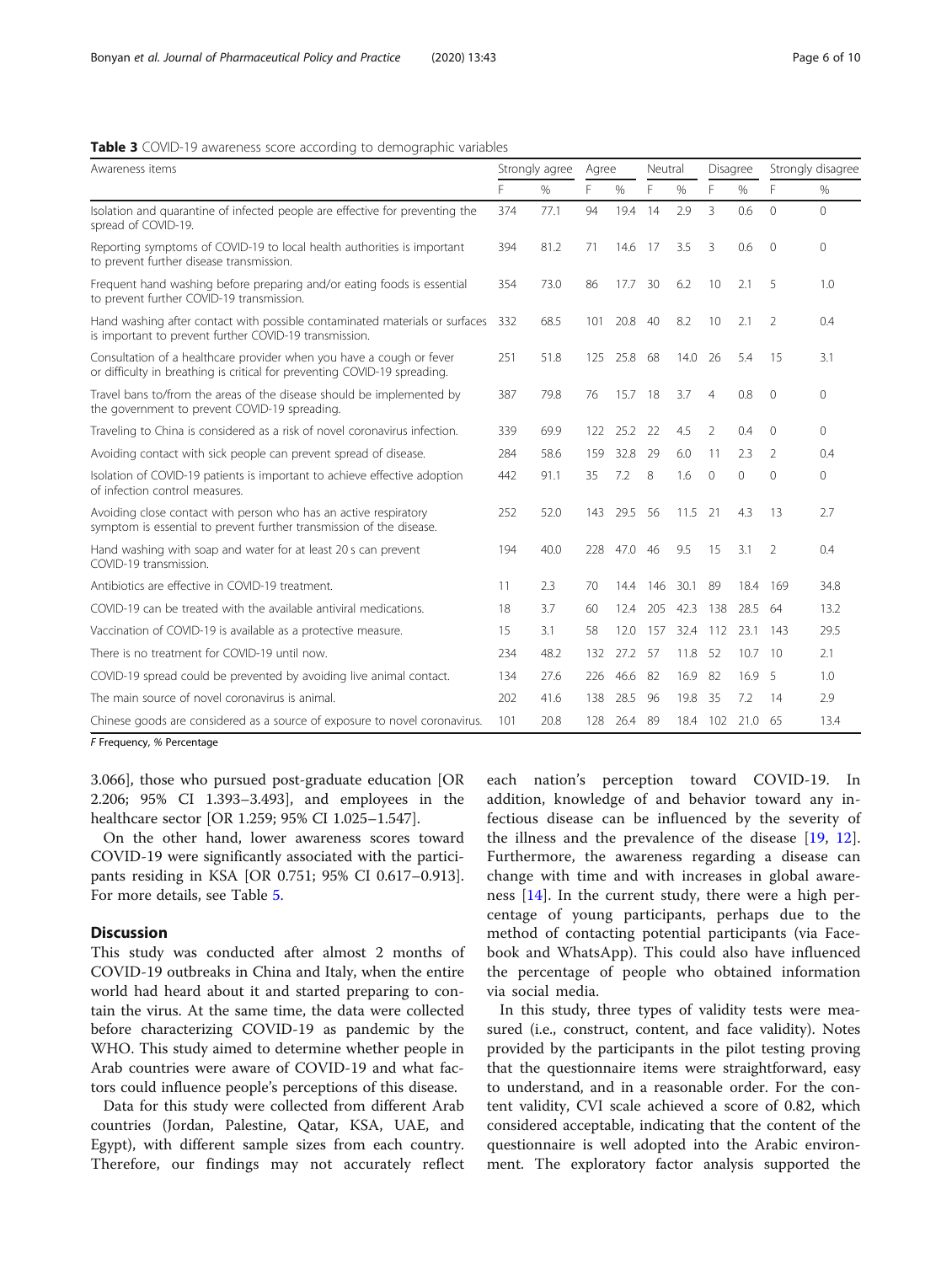#### <span id="page-6-0"></span>Table 4 Participants' awareness toward COVID-19

|                                                        | COVID-19 awareness score |       |        |           |
|--------------------------------------------------------|--------------------------|-------|--------|-----------|
| Demographic variables                                  | Mean $\pm$ SD            |       | Median | $p$ value |
| Gender                                                 |                          |       |        |           |
| Male                                                   | 79.45                    | 14.04 | 83.33  | 0.478     |
| Female                                                 | 78.27                    | 14.43 | 77.78  |           |
| Age groups                                             |                          |       |        |           |
| $18 - 22$                                              | 70.31                    | 14.79 | 72.22  | < 0.001   |
| $23 - 26$                                              | 72.86                    | 17.45 | 77.77  |           |
| $27 - 30$                                              | 74.54                    | 14.22 | 77.78  |           |
| $31 - 36$                                              | 79.21                    | 14.72 | 83.33  |           |
| $37 - 40$                                              | 80.11                    | 13.45 | 83.33  |           |
| $\geq 41$                                              | 80.19                    | 14.79 | 83.56  |           |
| Country of residence                                   |                          |       |        |           |
| Jordan                                                 | 79.40                    | 14.52 | 83.33  | 0.199     |
| Palestine                                              | 76.19                    | 16.77 | 83.33  |           |
| Qatar                                                  | 80.06                    | 10.31 | 83.33  |           |
| UAE                                                    | 78.99                    | 16.24 | 80.56  |           |
| <b>KSA</b>                                             | 75.67                    | 13.08 | 77.78  |           |
| Egypt                                                  | 76.54                    | 4.63  | 77.78  |           |
| Other                                                  | 79.17                    | 15.07 | 80.55  |           |
| Having the same nationality as the country you live in |                          |       |        |           |
| Yes                                                    | 77.64                    | 14.52 | 77.78  | 0.202     |
| No.                                                    | 79.29                    | 14.18 | 83.33  |           |
| <b>Education</b>                                       |                          |       |        |           |
| Primary school/elementary                              | 61.11                    | 21.15 | 66.66  | 0.003     |
| Secondary school                                       | 74.18                    | 13.14 | 77.77  |           |
| Diploma                                                | 80.19                    | 12.98 | 83.33  |           |
| University degree                                      | 78.54                    | 15.17 | 77.78  |           |
| Post-graduate degree                                   | 81.08                    | 11.29 | 83.33  |           |
| Employment                                             |                          |       |        | < 0.001   |
| Student                                                | 73.81                    | 13.79 | 77.77  |           |
| Unemployed                                             | 79.21                    | 13.68 | 77.78  |           |
| Employee in health sector                              | 83.13                    | 12.17 | 83.33  |           |
| Employee in non-health sector                          | 77.14                    | 15.66 | 77.77  |           |
| <b>Health profession</b>                               |                          |       |        |           |
| Physician                                              | 83.33                    | 9.44  | 80.50  | 0.446     |
| Nurse                                                  | 85.42                    | 11.78 | 83.33  |           |
| Pharmacist                                             | 82.06                    | 13.86 | 83.33  |           |
| Other                                                  | 79.91                    | 7.36  | 77.74  |           |

 $p$  values less than 0.05 were considered statistically significant,  $p$  values obtained from the Kruskal–Wallis and Mann–Whitney U tests

three-factor structure of the questionnaire, which means that the awareness can be separated into three dimensions (transmission and prevention, vaccination and treatment, causes and origin of COVID-19).

Once the validity tests were finalized, the final version of the questionnaire was examined to measure its reliability, alpha value was 0.78, and this value reflects an acceptable internal consistency. Test retest was not measured in this study due to the difficulty in repeating the questionnaire on the same sample.

The present study found that the majority of the participants were aware of the ongoing COVID-19 outbreaks. The overall awareness regarding disease signs and symptoms, potential sources of infection, and prevention recommendations were deemed good. Similar findings were obtained in many other studies conducted in the past 5 years that also examined the awareness during outbreaks of other infectious diseases, including influenza H1N1, SARS, and avian influenza [\[20](#page-9-0), [21](#page-9-0)].

From our demographic data, our participants were primarily in a good health status (average 8.6/10), young (average 32.4 years), and had at least a university degree (79%). The main source of information about COVID-19 was social media (76.3%), followed by awareness campaigns (39.2%) and television (35.9%). This is a logical finding because social media has become a feature of everyday life due to the widespread use of the Internet and smartphones. This was similar to the finding of a previous study that found that knowledge about MERS (another disease caused by a coronavirus) was mainly obtained from social media [[22](#page-9-0)]. However, using social media as the main source of information may adversely affect individuals' approaches toward preventive behaviors for the infectious diseases because the information shared in social media is provided by non-specialized people and is not scientifically reviewed [\[23](#page-9-0)].

Approximately half of the participants are interested in receiving more information about COVID-19 and this reflects their willingness to learn and the probability to change their behaviors to adopt more preventive measures. In contrast, the other half of the participants are not interested in receiving more information about COVID-19 which could be explained by the presence of almost 50% employed participants whom may do not have enough time to read or receive more information. In addition, at the time of collecting the data, a few cases were diagnosed with the infection in the Arab countries. So, the participants may not feel threatened by COVID-19.

Our study showed a high level of practicing preventive measures among participants. More than 80% of the participants avoided traveling to areas with outbreaks, avoided contact with animals or sick people, and washed their hands regularly.

The participants also showed a high level of awareness regarding the required precautionary procedures that should be taken on the governmental level during outbreaks. More than 95% of the participants agreed that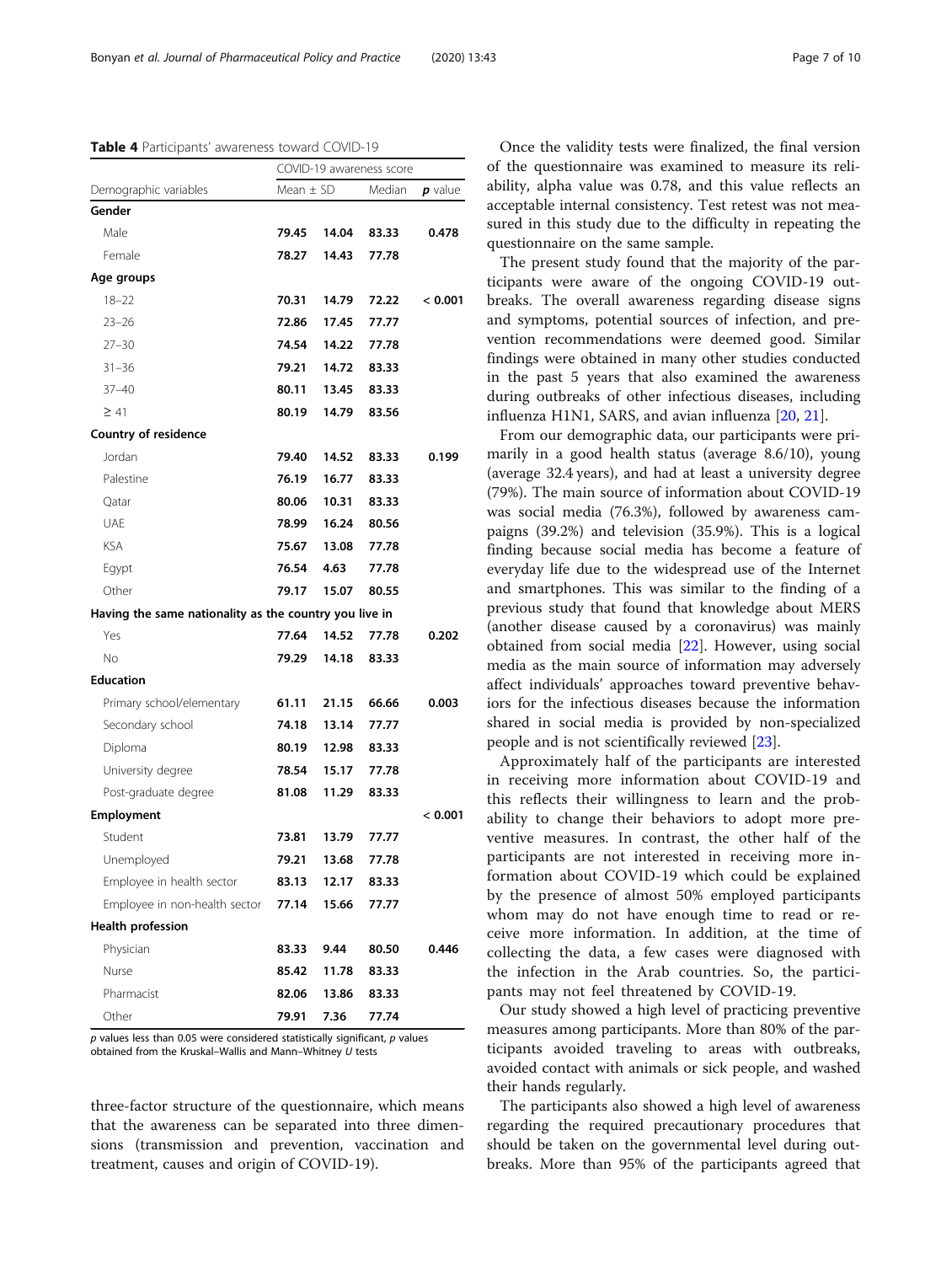<span id="page-7-0"></span>Table 5 Univariate and multivariate analysis of factors associated with COVID-19 awareness score

| Factors                                    | COVID-19 awareness score |            |       |           |           |              |           |         |  |  |
|--------------------------------------------|--------------------------|------------|-------|-----------|-----------|--------------|-----------|---------|--|--|
|                                            |                          | Univariate |       |           |           | Multivariate |           |         |  |  |
|                                            | <b>OR</b>                | 95% CI     |       | $p$ value | <b>OR</b> | 95% CI       | $p$ value |         |  |  |
| Male                                       | 1.073                    | 0.941      | 1.224 | 0.292     | -------   | --------     |           | ------- |  |  |
| Age                                        | 1.018                    | 1.013      | 1.023 | < 0.001   | 1.019     | 1.012        | 1.026     | < 0.001 |  |  |
| Health status                              | 1.006                    | 0.988      | 1.025 | 0.056     |           |              |           |         |  |  |
| Same nationality as country of residence   | 0.906                    | 0.818      | 1.004 | 0.059     |           | -------      | -------   | ------- |  |  |
| Awareness campaign                         | 1.327                    | 1.192      | 1.477 | < 0.001   | 1.212     | 1.081        | 1.358     | 0.001   |  |  |
| Education (Ref. primary school/elementary) |                          |            |       |           |           |              |           |         |  |  |
| Secondary school                           | 1.828                    | 1.169      | 2.860 | 0.008     | 1.740     | 1.096        | 2.763     | 0.019   |  |  |
| Diploma                                    | 2.578                    | 1.623      | 4.094 | < 0.001   | 2.090     | 1.297        | 3.368     | 0.002   |  |  |
| University degree                          | 2.328                    | 1.516      | 3.575 | < 0.001   | 1.969     | 1.265        | 3.066     | 0.003   |  |  |
| Post-graduate degree                       | 2.728                    | 1.756      | 4.240 | < 0.001   | 2.206     | 1.393        | 3.493     | 0.001   |  |  |
| Country of residence (Ref. Jordan)         |                          |            |       |           |           |              |           |         |  |  |
| Palestine                                  | 0.830                    | 0.645      | 1.069 | 0.149     |           |              |           |         |  |  |
| Qatar                                      | 1.041                    | 0.871      | 1.245 | 0.656     |           |              |           |         |  |  |
| <b>UAE</b>                                 | 0.975                    | 0.853      | 1.115 | 0.716     | -------   | --------     | -------   |         |  |  |
| <b>KSA</b>                                 | 0.807                    | 0.697      | 0.933 | 0.004     | 0.751     | 0.617        | 0.913     | 0.004   |  |  |
| Egypt                                      | 0.846                    | 0.582      | 1.231 | 0.382     |           |              |           | ------- |  |  |
| Other                                      | 0.986                    | 0.753      | 1.291 | 0.916     |           |              |           |         |  |  |
| Employment (Ref. student)                  |                          |            |       |           |           |              |           |         |  |  |
| Unemployed                                 | 1.352                    | 1.162      | 1.573 | < 0.001   |           |              |           |         |  |  |
| Employee in health sector                  | 1.749                    | 1.485      | 2.060 | < 0.001   | 1.259     | 1.025        | 1.547     | 0.028   |  |  |
| Employee in non-health sector              | 1.198                    | 1.037      | 1.384 | 0.014     | -------   | -------      | -------   | ------- |  |  |

p values less than 0.05 were considered statistically significant, "---" not included in the multivariate logistic regression model

OR Odds ratio, CI Confidence interval

governments should isolate the infected persons and restrict travel to and from the areas with outbreaks to avoid spreading COVID-19.

This study showed some misconceptions among participants. More than 10% thought that antibiotics and antiviral medications can treat COVID-19, and 46% thought that Chinese goods are a source of exposure to SARS-CoV-2. At the time of writing this article, there is no proven antiviral medication or vaccine for treatment or prevention of COVID-19. Thus, more information should be offered to the public regarding the availability of vaccines and effectiveness of treatments for COVID-19.

Regression analysis identified the factors influencing awareness and practices toward COVID-19. The results indicate that awareness scores were higher in older participants, those who attended awareness campaigns, those who have earned at least a secondary school certificate, and employees in the healthcare sector. On the other hand, awareness scores were lower for participants from KSA. This finding should encourage the ministry of health of KSA to conduct more awareness campaigns, as these campaigns were more reliable sources of information than social media. Older participants, compared to young participants, usually have more fear of the disease, and high levels of fear may be associated with increased practicing of preventive measures. In contrast, the younger participants may be less worried about the disease and accordingly demonstrate poor prevention behaviors [\[24\]](#page-9-0). This study also found that people with higher educational levels and those who are healthcare workers have more awareness and have a higher rate of practicing preventive behaviors. Furthermore, healthcare workers are more prone to contracting the infection than non-healthcare workers due to their close contact with infected individuals; accordingly, they are highly aware of COVID-19 causes and prevention strategies. This result is consistent with another study conducted to measure the awareness regarding MERS among healthcare workers [\[22](#page-9-0)]. In contrast, another study showed poor awareness and practice among healthcare worker toward MERS; the same study also finds that the poor awareness leads to poor prevention practice such as the lack of proper hygiene practicing [[25](#page-9-0)].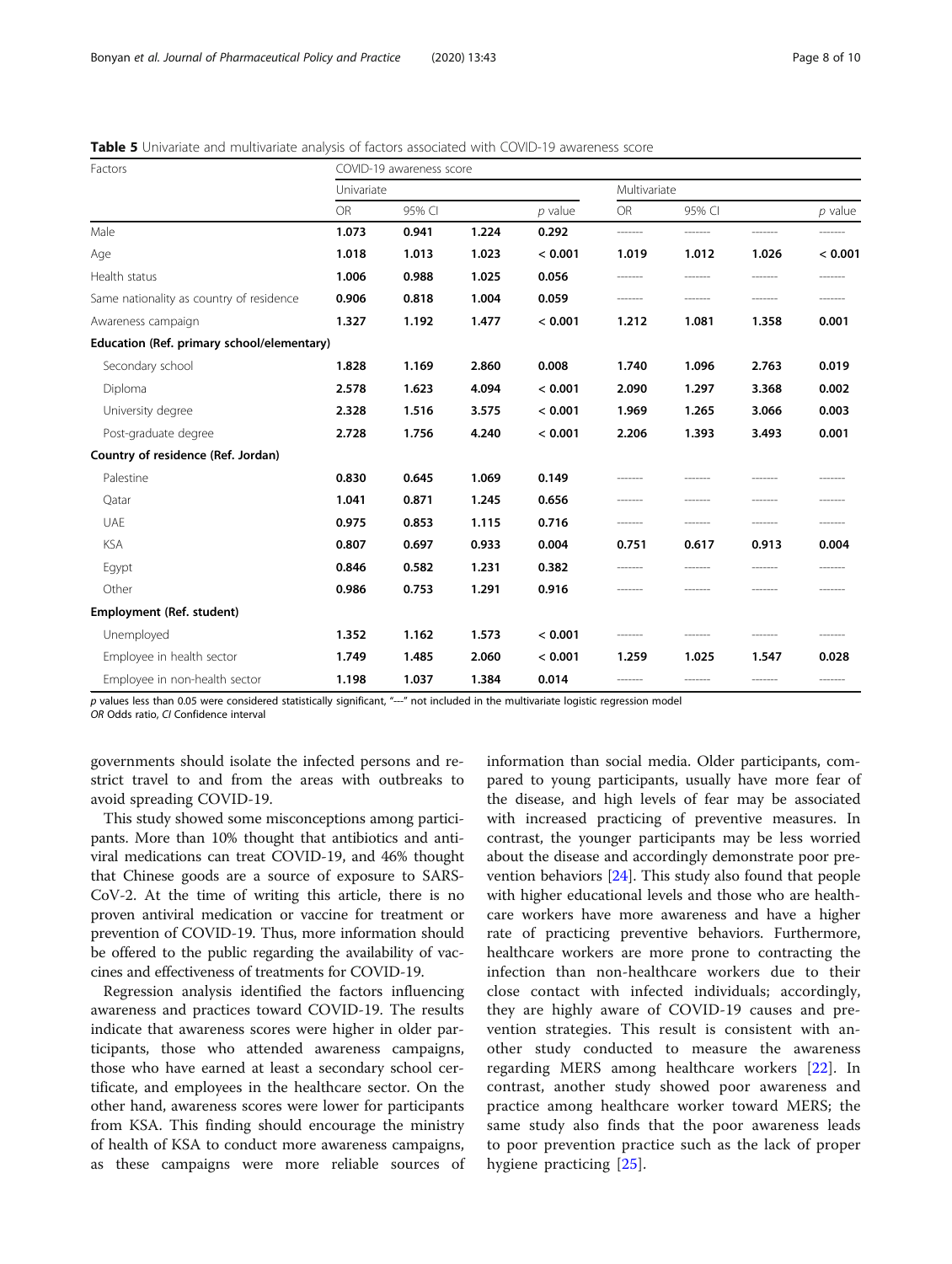<span id="page-8-0"></span>Governments play a crucial role in crisis control via adoption of different preventive and protective policies. Increasing public awareness is one of such policies to control the disease spread. Publishing educational materials (videos, brochures, flyer, blogs, articles...) in different languages by using different platforms (TV, short message system, official websites...) and conducting awareness campaigns are examples of methods that can be implemented by the governments to achieve its goal in increasing the awareness level among the public. In view of that, the findings of this study recommend the governments to adopt more policies that would focus on the population with lower educational level and younger age to improve their awareness level.

Interestingly, between the involved countries in this study, there was no difference on the awareness level toward COVID-19 between citizens and non-citizens. Accordingly, travels between countries remained as the main factor that should be considered in combatting COVID-19 spread.

The COVID-19 pandemic has had a significant negative impact on many aspects of life around the world which requires more effort to improve the public response toward this disaster. Similar to other disasters, the COVID-19 pandemic could generate anxiety, fear, and depression between the public [[26](#page-9-0)]. Thus, continuously providing the public with important response strategies and information about this pandemic could reduce the symptoms of anxiety and improve the level of public preparedness toward this pandemic [\[26](#page-9-0), [27\]](#page-9-0). In contrast, long exposure to news about the pandemicrelated events will be associated with more stress symptoms [[28\]](#page-9-0). Therefore, the media and governments should focus on providing peoples with the appropriate information about the disease and practical response strategies rather than the pandemic-related events which will induce psychological influences and shock. Moreover, government or concerned authorities should develop a channel where the public can freely access and learned about the COVID-19 issues. In this way, we can assure the validity and accuracy of the information that public received about COVID-19 and reduce the stressful, uncontrolled, and confused information from the multimedia.

#### Conclusions

The COVID-19 pandemic has had global negative impacts on social, economic, political, and health statuses of affected countries. To lessen the negative effects of this pandemic, further comprehensive improvement in public awareness about COVID-19 should be considered. Improving public awareness should be spearheaded by reliable health and governmental sectors. Social media, awareness campaigns, and television are very helpful platforms that should be adopted by decision makers in each country to raise community awareness and preventive attitudes toward COVID-19. Interestingly, the collaboration between the ministry of health and residents of every country plays a critical role in containing the COVID-19 pandemic. Because ministries of health tend to take action as outbreaks worsen, we expect a further improvement in the level of awareness as the number of COVID-19 cases announced in each country increases.

#### Acknowledgements

This study was not funded by any institutions.

#### Authors' contributions

RB, AFK, and FD conceptualized the project. RB, AFK, and FD contributed to data collection. AAJ contributed to data analysis and interpretation. The final manuscript has been developed, written, and agreed by all authors. All Authors read and approved the final manuscript.

#### Funding

This research did not get any fund.

#### Availability of data and materials

All data will be provided upon request.

#### Ethics approval and consent to participate

The study was approved by Al Ain University Research Ethics Committee. Participation in the study was voluntary and the purpose of the study was explained in the cover page of the survey. If a participant continued to the next page, this was considered to be their consent to participate in the study.

#### Consent for publication

All authors are agreed for publication of this manuscript in JOPPP.

#### Competing interests

The authors declare that they do not have any competing interest to declare.

#### Author details

<sup>1</sup>Department of Clinical Pharmacy, Faculty of Pharmacy, Jordan University of Science and Technology, Irbid, Jordan. <sup>2</sup> Department of Pharmacy Practice College of Clinical Pharmacy, Imam Abdulrahman Bin Faisal University, Dammam, Saudi Arabia. <sup>3</sup>College of Pharmacy, Al Ain University, P.O Box 64141, Al Ain, United Arab Emirates. <sup>4</sup> Health and Safety Department, Dubai Municipality, Dubai, United Arab Emirates.

#### Received: 8 April 2020 Accepted: 7 July 2020 Published online: 15 July 2020

#### References

- 1. World Health Organization. 2020. Disease outbreaks by year. Available at: <https://www.who.int/csr/don/archive/year/en/> . Accessed 18 Mar 2020.
- Guan WJ, Ni ZY, Hu Y, Liang WH, Ou CQ, He JX, et al. Clinical characteristics of coronavirus disease 2019 in China. N Engl J Med. 2020. [https://doi.org/10.](https://doi.org/10.1056/NEJMoa2002032) [1056/NEJMoa2002032](https://doi.org/10.1056/NEJMoa2002032).
- 3. Wu Z, McGoogan J. Characteristics of and important lessons from the coronavirus disease 2019 (COVID-19) outbreak in China. JAMA. 2020. [https://](https://doi.org/10.1001/jama.2020.2648) [doi.org/10.1001/jama.2020.2648.](https://doi.org/10.1001/jama.2020.2648)
- 4. World Health Organization. 2020. Cumulative number of reported probable cases of SARS. Available at: [https://www.who.int/csr/sars/country/2003\\_](https://www.who.int/csr/sars/country/2003_07_11/en/) [07\\_11/en/](https://www.who.int/csr/sars/country/2003_07_11/en/). Accessed 18 Mar 2020.
- 5. World Health Organization. 2020. Middle East respiratory syndrome coronavirus (MERS-CoV). Available at: [https://www.who.int/emergencies/](https://www.who.int/emergencies/mers-cov/en/) [mers-cov/en/.](https://www.who.int/emergencies/mers-cov/en/) Accessed 18 Mar 2020.